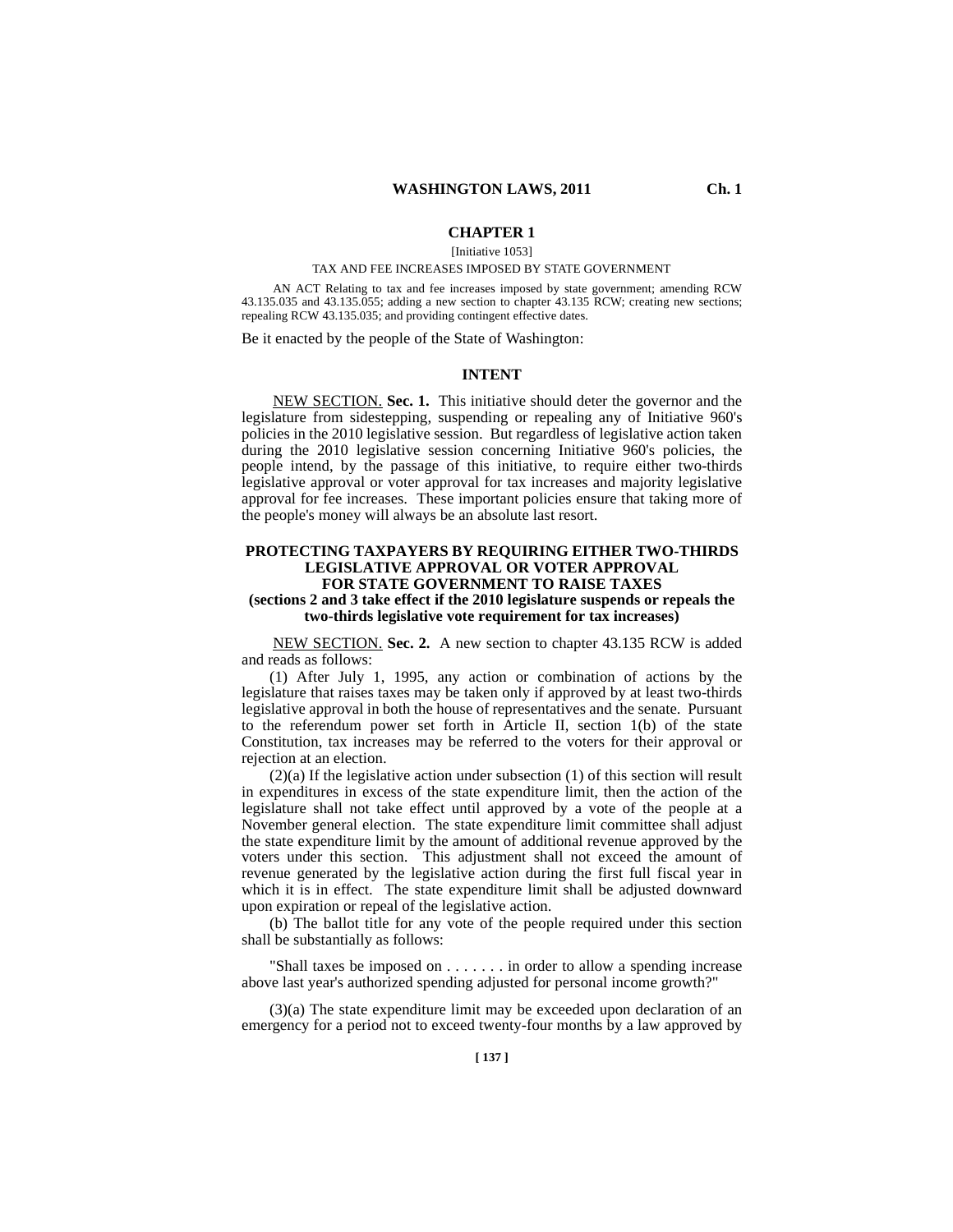# **Ch. 1 WASHINGTON LAWS, 2011**

a two-thirds vote of each house of the legislature and signed by the governor. The law shall set forth the nature of the emergency, which is limited to natural disasters that require immediate government action to alleviate human suffering and provide humanitarian assistance. The state expenditure limit may be exceeded for no more than twenty-four months following the declaration of the emergency and only for the purposes contained in the emergency declaration.

(b) Additional taxes required for an emergency under this section may be imposed only until thirty days following the next general election, unless an extension is approved at that general election. The additional taxes shall expire upon expiration of the declaration of emergency. The legislature shall not impose additional taxes for emergency purposes under this subsection unless funds in the education construction fund have been exhausted.

(c) The state or any political subdivision of the state shall not impose any tax on intangible property listed in RCW 84.36.070 as that statute exists on January 1, 1993.

(4) If the cost of any state program or function is shifted from the state general fund to another source of funding, or if moneys are transferred from the state general fund to another fund or account, the state expenditure limit committee, acting pursuant to RCW  $43.135.025(5)$ , shall lower the state expenditure limit to reflect the shift. For the purposes of this section, a transfer of money from the state general fund to another fund or account includes any state legislative action taken that has the effect of reducing revenues from a particular source, where such revenues would otherwise be deposited into the state general fund, while increasing the revenues from that particular source to another state or local government account. This subsection does not apply to: (a) The dedication or use of lottery revenues under RCW 67.70.240(3), in support of education or education expenditures; or (b) a transfer of moneys to, or an expenditure from, the budget stabilization account.

(5) If the cost of any state program or function and the ongoing revenue necessary to fund the program or function are shifted to the state general fund on or after January 1, 2007, the state expenditure limit committee, acting pursuant to RCW 43.135.025(5), shall increase the state expenditure limit to reflect the shift unless the shifted revenue had previously been shifted from the general fund.

(6) For the purposes of this chapter, "raises taxes" means any action or combination of actions by the legislature that increases state tax revenue deposited in any fund, budget, or account, regardless of whether the revenues are deposited into the general fund.

NEW SECTION. **Sec. 3.** RCW 43.135.035 (Tax legislation—Referral to voters—Conditions and restrictions—Ballot title—Declarations of emergency— Taxes on intangible property—Expenditure limit to reflect program cost shifting or fund transfer) and 2009 c 479 s 36 are each repealed.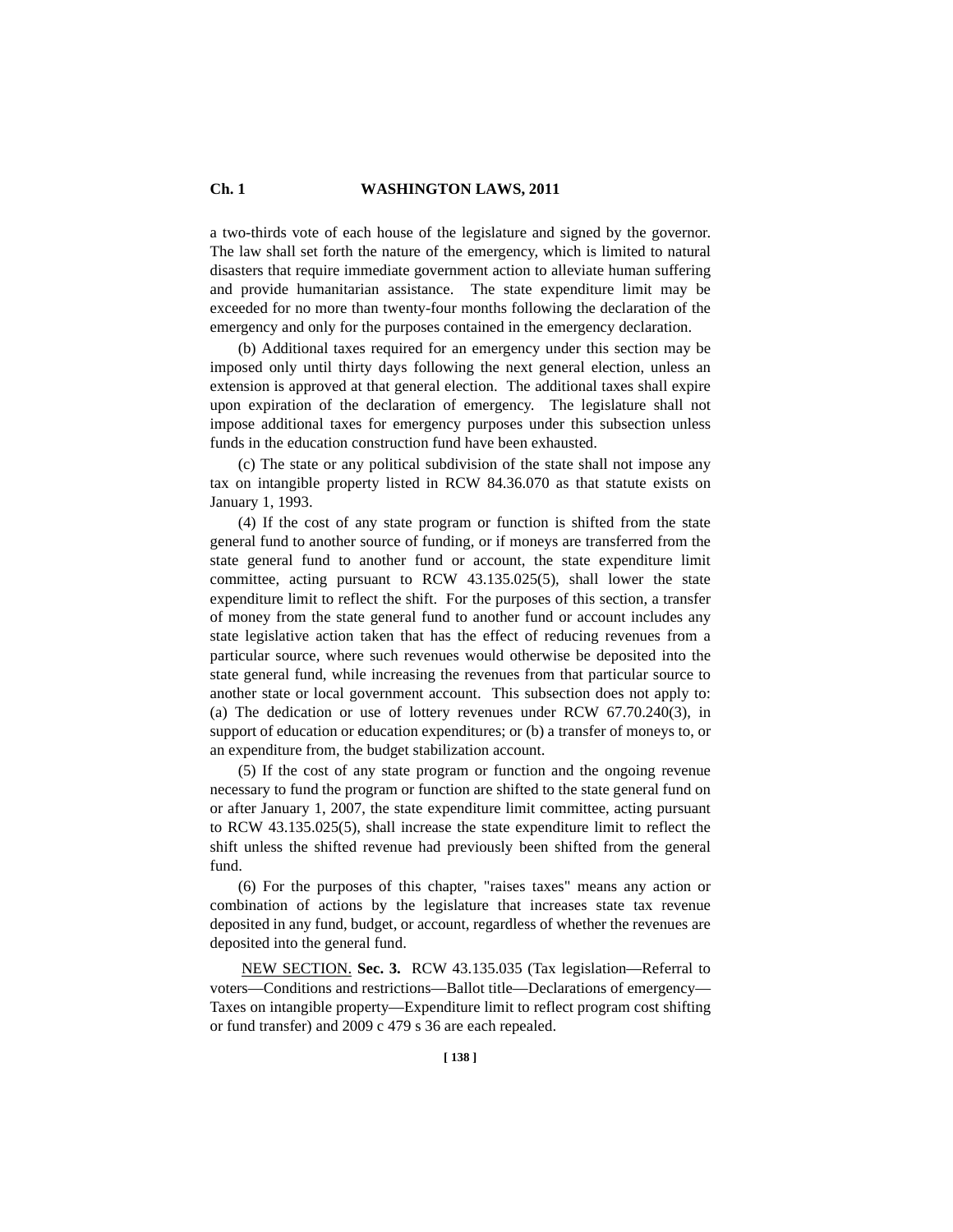# **PROTECTING TAXPAYERS BY REQUIRING EITHER TWO-THIRDS LEGISLATIVE APPROVAL OR VOTER APPROVAL FOR STATE GOVERNMENT TO RAISE TAXES**

## **(section 4 takes effect if the 2010 legislature does not suspend or repeal the two-thirds legislative vote requirement for tax increases)**

 **Sec. 4.** RCW 43.135.035 and 2009 c 479 s 36 are each amended to read as follows:

(1) After July 1, 1995, any action or combination of actions by the legislature that raises taxes may be taken only if approved by  $((a))$  at least two-thirds ((vote of each house of the legislature)) legislative approval in both the house of representatives and the senate, and then only if state expenditures in any fiscal year, including the new revenue, will not exceed the state expenditure limits established under this chapter. Pursuant to the referendum power set forth in Article II, section 1(b) of the state Constitution, tax increases may be referred to the voters for their approval or rejection at an election.

 $(2)(a)$  If the legislative action under subsection (1) of this section will result in expenditures in excess of the state expenditure limit, then the action of the legislature shall not take effect until approved by a vote of the people at a November general election. The state expenditure limit committee shall adjust the state expenditure limit by the amount of additional revenue approved by the voters under this section. This adjustment shall not exceed the amount of revenue generated by the legislative action during the first full fiscal year in which it is in effect. The state expenditure limit shall be adjusted downward upon expiration or repeal of the legislative action.

(b) The ballot title for any vote of the people required under this section shall be substantially as follows:

"Shall taxes be imposed on . . . . . . . in order to allow a spending increase above last year's authorized spending adjusted for personal income growth?"

(3)(a) The state expenditure limit may be exceeded upon declaration of an emergency for a period not to exceed twenty-four months by a law approved by a two-thirds vote of each house of the legislature and signed by the governor. The law shall set forth the nature of the emergency, which is limited to natural disasters that require immediate government action to alleviate human suffering and provide humanitarian assistance. The state expenditure limit may be exceeded for no more than twenty-four months following the declaration of the emergency and only for the purposes contained in the emergency declaration.

(b) Additional taxes required for an emergency under this section may be imposed only until thirty days following the next general election, unless an extension is approved at that general election. The additional taxes shall expire upon expiration of the declaration of emergency. The legislature shall not impose additional taxes for emergency purposes under this subsection unless funds in the education construction fund have been exhausted.

(c) The state or any political subdivision of the state shall not impose any tax on intangible property listed in RCW 84.36.070 as that statute exists on January 1, 1993.

(4) If the cost of any state program or function is shifted from the state general fund to another source of funding, or if moneys are transferred from the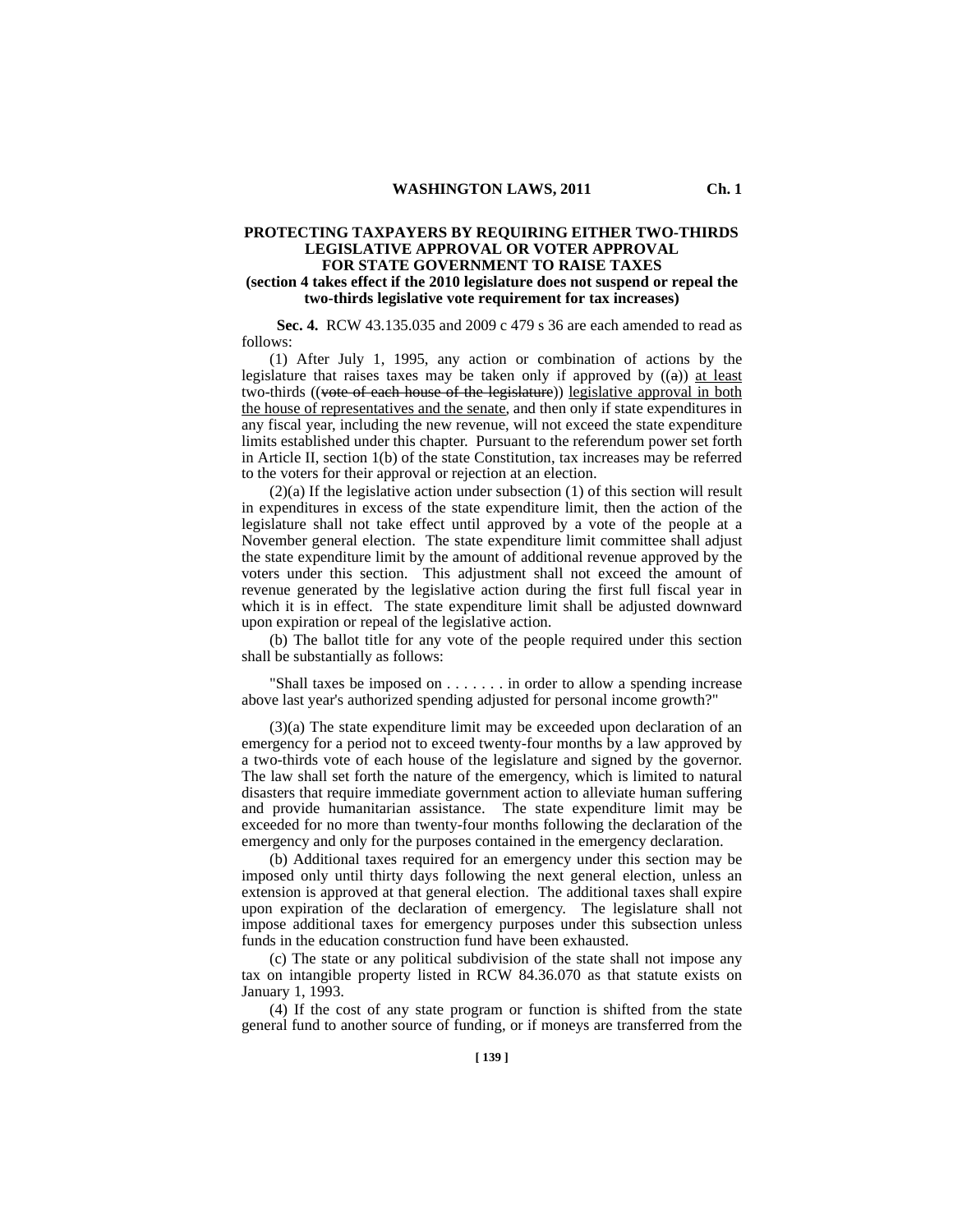## **Ch. 1 WASHINGTON LAWS, 2011**

state general fund to another fund or account, the state expenditure limit committee, acting pursuant to RCW 43.135.025(5), shall lower the state expenditure limit to reflect the shift. For the purposes of this section, a transfer of money from the state general fund to another fund or account includes any state legislative action taken that has the effect of reducing revenues from a particular source, where such revenues would otherwise be deposited into the state general fund, while increasing the revenues from that particular source to another state or local government account. This subsection does not apply to: (a) The dedication or use of lottery revenues under RCW 67.70.240(3), in support of education or education expenditures; or (b) a transfer of moneys to, or an expenditure from, the budget stabilization account.

(5) If the cost of any state program or function and the ongoing revenue necessary to fund the program or function are shifted to the state general fund on or after January 1, 2007, the state expenditure limit committee, acting pursuant to RCW 43.135.025(5), shall increase the state expenditure limit to reflect the shift unless the shifted revenue had previously been shifted from the general fund.

(6) For the purposes of this chapter  $((1,,$  Laws of 2008)), "raises taxes" means any action or combination of actions by the legislature that increases state tax revenue deposited in any fund, budget, or account, regardless of whether the revenues are deposited into the general fund.

## **PROTECTING TAXPAYERS BY REQUIRING MAJORITY LEGISLATIVE APPROVAL FOR STATE GOVERNMENT TO INCREASE FEES**

 **Sec. 5.** RCW 43.135.055 and 2008 c 1 s 14 are each amended to read as follows:

(1)  $((N\Theta))$  A fee may only be imposed or increased in any fiscal year ((without prior legislative approval)) if approved with majority legislative approval in both the house of representatives and the senate and must be subject to the accountability procedures required by RCW 43.135.031.

(2) This section does not apply to an assessment made by an agricultural commodity commission or board created by state statute or created under a marketing agreement or order under chapter 15.65 or 15.66 RCW, or to the forest products commission, if the assessment is approved by referendum in accordance with the provisions of the statutes creating the commission or board or chapter 15.65 or 15.66 RCW for approving such assessments.

#### **CONSTRUCTION CLAUSE**

NEW SECTION. **Sec. 6.** The provisions of this act are to be liberally construed to effectuate the intent, policies, and purposes of this act.

# **SEVERABILITY CLAUSE**

NEW SECTION. **Sec. 7.** If any provision of this act or its application to any person or circumstance is held invalid, the remainder of the act or the application of the provision to other persons or circumstances is not affected.